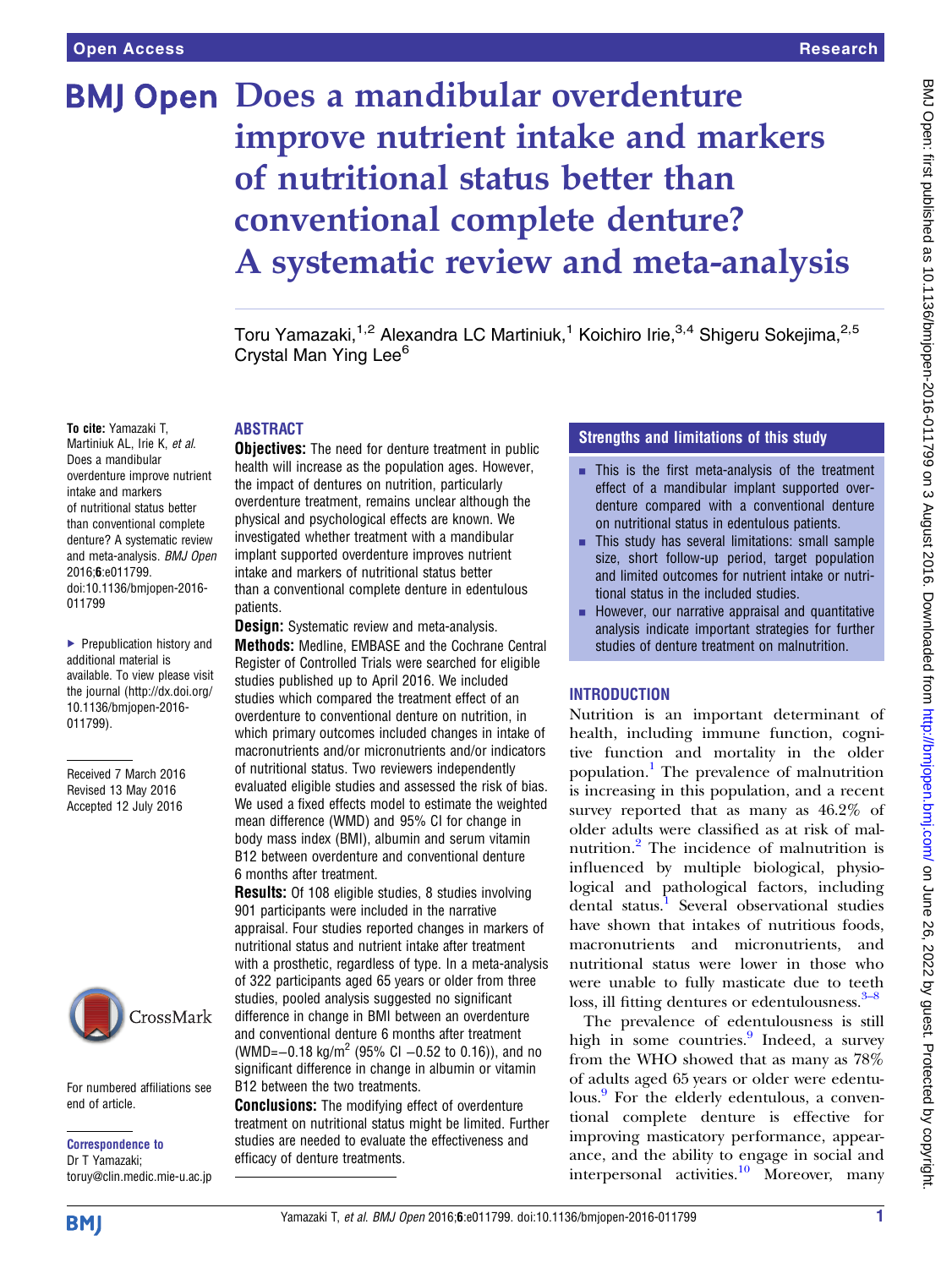studies report that prosthetic treatments modified dietary patterns and improved the variety of food intake. $11\overline{16}$  $11\overline{16}$  $11\overline{16}$  As adults aged 60 years or older may exceed more than 20% of the total population worldwide by  $2050$ ,  $^{17}$  $^{17}$  $^{17}$  the need for conventional denture treatment in public health will increase as the population ages.

Nevertheless, a default treatment for edentulous, namely a mandibular denture, sometimes loses stability and retention.<sup>[18](#page-8-0)</sup> The lack of stability and retention of the denture would lead to pain in eating, concerns about aesthetics and the negative impact of dentures in social situations. The mandibular implant supported overdenture, a removable prosthetic device that overlies and is supported by retained implants, was developed to solve these problems. Although the current cost of an overdenture is estimated to be 1.6–1.8 times higher than a conventional denture, $^{18}$  treatment time does not differ much. Several studies have demonstrated the superiority of an overdenture over a conventional denture for both physical and psychological factors, including masticatory performance, denture stability, food avoidance and oral health related quality of life.<sup>12–[15](#page-7-0)</sup> <sup>19</sup> Given that the psychosocial factors of dentures are considered to be as important as masticatory performance in determining food choice, $2^0$  these results indicate that treatment with an implant supported overdenture will encourage the intake of more kinds of foods than a conventional denture and thereby contribute to the improvement of nutritional status, albeit at some expense.

A number of studies reported that markers of nutritional status, such as the Mini Nutritional Assessment (MNA) and albumin, or intake of nutrients such as vitamin B12 and vitamin E, differed following overdenture treatment compared with conventional denture.<sup>[13 15](#page-7-0) [19](#page-8-0)</sup> In contrast, other studies showed no difference between overdenture and conventional denture in their effect on markers of nutritional status or nutrient intake.<sup>[12](#page-7-0) [21](#page-8-0)–23</sup> This inconsistency is exacerbated by the small sample sizes in some of these studies, which prevented assessment of the clinical effectiveness of overdenture treatment. Thus the effect of overdenture treatment on nutrition remains unclear.

Here we conducted a systematic literature review and meta-analysis to investigate whether overdenture treatment provides greater improvement in nutrient intake and markers of nutritional status than treatment with a conventional denture in edentulous patients.

# **METHODS**

We conducted a systematic literature review according to the Preferred Reporting Items for Systematic Reviews and Meta-Analyses (PRISMA) Statement.<sup>[24](#page-8-0)</sup> Our research question for this review was "Does treatment with a mandibular implant supported overdenture provide better improvement than a conventional denture in nutrient intake (macronutrients and micronutrients) or markers

for nutritional status (body mass index (BMI), MNA and albumin) in edentulous patients?"

We searched Medline, EMBASE and the Cochrane Central Register of Controlled Trials (CENTRAL) for eligible studies. Medline was searched for papers published between 1946 and April 2016; EMBASE for those published between 1974 and April 2016; and CENTRAL for those published in issue 4, 2016. The search strategies for each database were constructed based on our primary outcomes and are shown in online [supplementary](http://dx.doi.org/10.1136/bmjopen-2016-011799) [appendix](http://dx.doi.org/10.1136/bmjopen-2016-011799) S1. We did not set a language restriction in the search.

We set the following eligibility criteria for literature screening: human subjects, with the study design of either a randomised control trial (RCT), cohort study or case control study. To be eligible, the intervention or exposure had to include a prosthetic treatment, such as a denture. Primary outcomes included change in intakes of macronutrients (ie, proteins, fats and carbohydrates) and/or micronutrients (eg, vitamins and calcium) and/ or indicators for nutritional status. To assess nutritional status, we used BMI, MNA and albumin as markers because these are considered to be screening tools for malnutrition or nutritional markers.<sup>[1](#page-7-0)</sup> We additionally investigated the following efficacy of dentures as secondary outcomes: change in masticatory performance, denture stability, oral health related quality of life or food choice.

Two reviewers (TY and KI) independently screened titles and abstracts for eligible studies. Inter-examiner reliability was 0.73 by κ statistics. Full text articles were obtained for further screening if the information in the abstract met the eligibility criteria or if the abstract was not available. Studies were included in this review if a target prosthetic treatment was clearly stated; comparison of prosthetic treatments (ie, overdenture vs conventional denture) was adequately conducted; and the change in macronutrient intake, micronutrient intake and/or markers of nutritional status were evaluated between treatment groups. Studies were excluded if they examined reverse causation in the association between dental and nutritional status or if findings were only reported in a poster, guideline, letter or protocol. Disagreements over the eligibility of a study were resolved by discussion between the reviewers.

One reviewer extracted data from included studies and the second reviewer checked the data. The extracted data were as follows: study design, setting, inclusion criteria, principal health problem in the participants, other health problems, number of interventions/exposure participants and non-completers, number of control participants and non-completers, treatment received, outcomes measured and assessment method, and follow-up period. If the included study did not report the variability of quantitative estimates required for meta-analysis—that is, SD, SE or 95% CIs for an outcome—we contacted the corresponding author for additional information by email.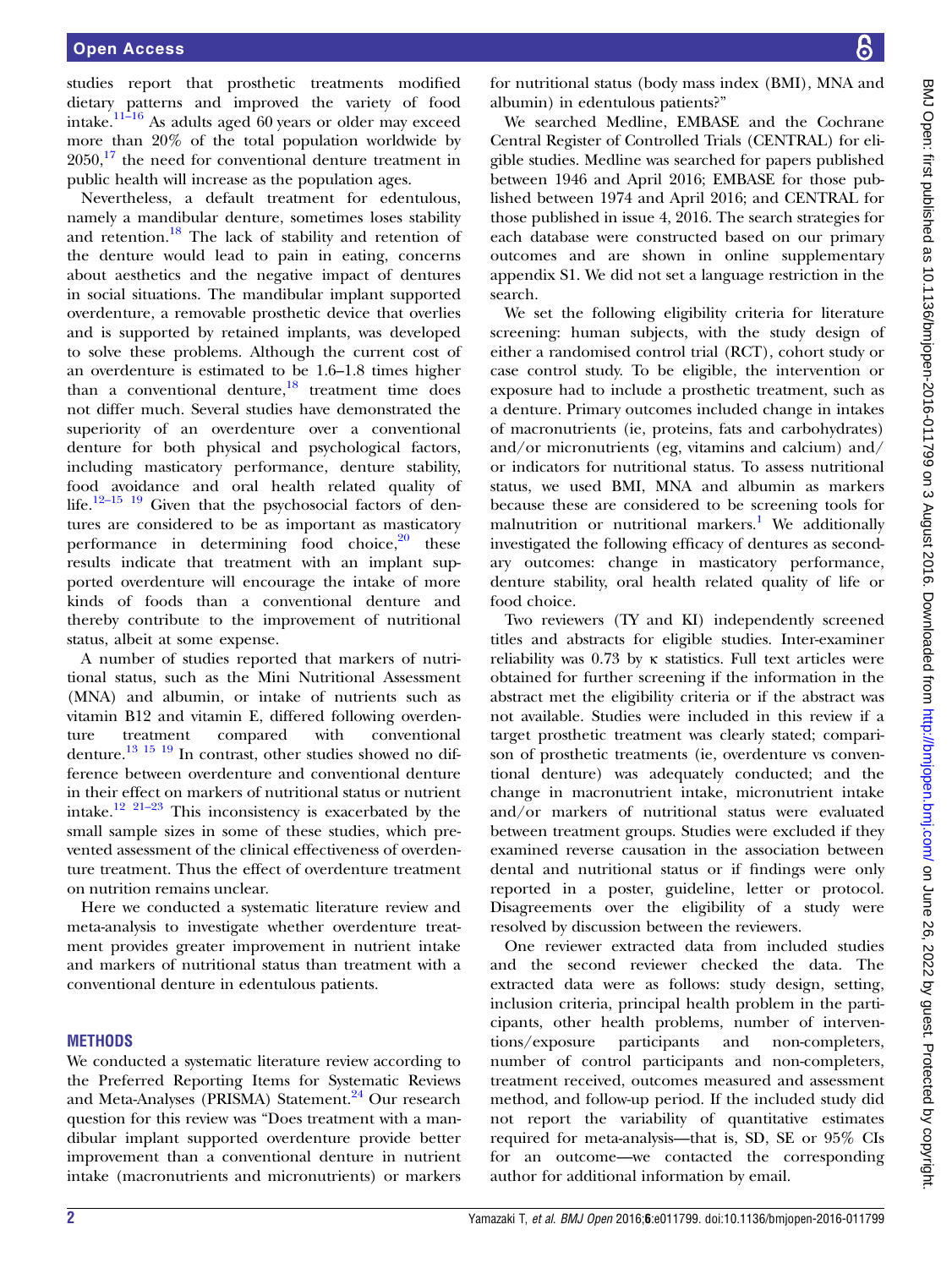Two reviewers (TY and KI) assessed the risk of bias in the included studies using the Cochrane collaboration's tool.[25](#page-8-0) This tool consists of seven domains for the risk of bias—random sequence generation, allocation concealment, blinding of participants and study staff, blinding of outcome assessment, incomplete outcome data, selective reporting and other sources of bias. As this assessment tool is designed for RCTs and controlled before and after studies,  $\frac{25}{25}$  $\frac{25}{25}$  $\frac{25}{25}$  we used it to assess the risk of bias for controlled studies. We also took account of other sources of bias. The reviewers independently assigned a judgement of 'low risk', 'high risk' or 'unclear risk' of bias. Disagreements were resolved by discussion between the reviewers.

# Statistical analysis

The weighted mean difference (WMD) and 95% CI for change in BMI between overdentures and conventional dentures 6 months after treatment were estimated using a fixed effects model, on the basis that the included studies were similar in study design, participants, type of treatment received, outcome measured and length of follow-up. The analysis was repeated separately for change in albumin and change in vitamin B12. Heterogeneity between studies was tested by the  $I^2$  statistics.[26](#page-8-0) All statistical analyses were performed using Stata V.11.2 software (Stata Corporation, College Station, Texas, USA).

#### RESULTS

#### Screening and selection

A flow diagram of the screening and selection of studies is shown in figure 1. The Medline, EMBASE and CENTRAL searches identified 1004 studies. After removal of duplicates, 776 studies were screened by title and abstract. Of these, 108 articles were retrieved to assess eligibility, of which 100 were removed based on our inclusion and exclusion criteria, leaving 8 studies for inclusion in the narrative appraisal. Of these eight studies, Morais et  $al^{15}$  $al^{15}$  $al^{15}$  reported the SD or 95% CI of mean differences between baseline and follow-up in each group. Upon request, Müller et al,<sup>[19](#page-8-0)</sup> Hamdan et  $al$ <sup>[21](#page-8-0)</sup> Awad et  $al^{13}$  $al^{13}$  $al^{13}$  and Gjengedal et  $al^{12}$  $al^{12}$  $al^{12}$  provided additional information on the outcomes for this review. However, the outcome measures (anthropometric, macronutrient or micronutrient data) and assessment method (objective or subjective) differed between studies, and only three studies were therefore included in the meta-analysis.

#### Characteristics of the included studies

Six  $RCTs$ <sup>12</sup> <sup>13</sup> <sup>15</sup> <sup>19</sup> <sup>21</sup> <sup>23</sup> and two prospective cohort studies<sup>22 27</sup> investigated changes in nutrient intake and/or markers of nutritional status by interventional mandibular implant supported overdenture treatment [\(table 1\)](#page-3-0). A total of 901 participants were included in this review. Five studies had a sample size of <100 participants and only three studies included over 100 participants [\(table 2](#page-3-0)).[13](#page-7-0) [21 23](#page-8-0) All studies were conducted in a hospital. One study focused on participants with diabetes.<sup>23</sup>

# Primary outcome

We divided outcome measures into three groups: macronutrient intake, micronutrient intake and markers of nutritional status ([table 3](#page-4-0)).

# Macronutrient intake

Intakes of protein, total, saturated or unsaturated fat, and carbohydrate were measured as indicators of macronutrients. Four studies assessed a change in protein



Figure 1 Flow diagram of screening and selection.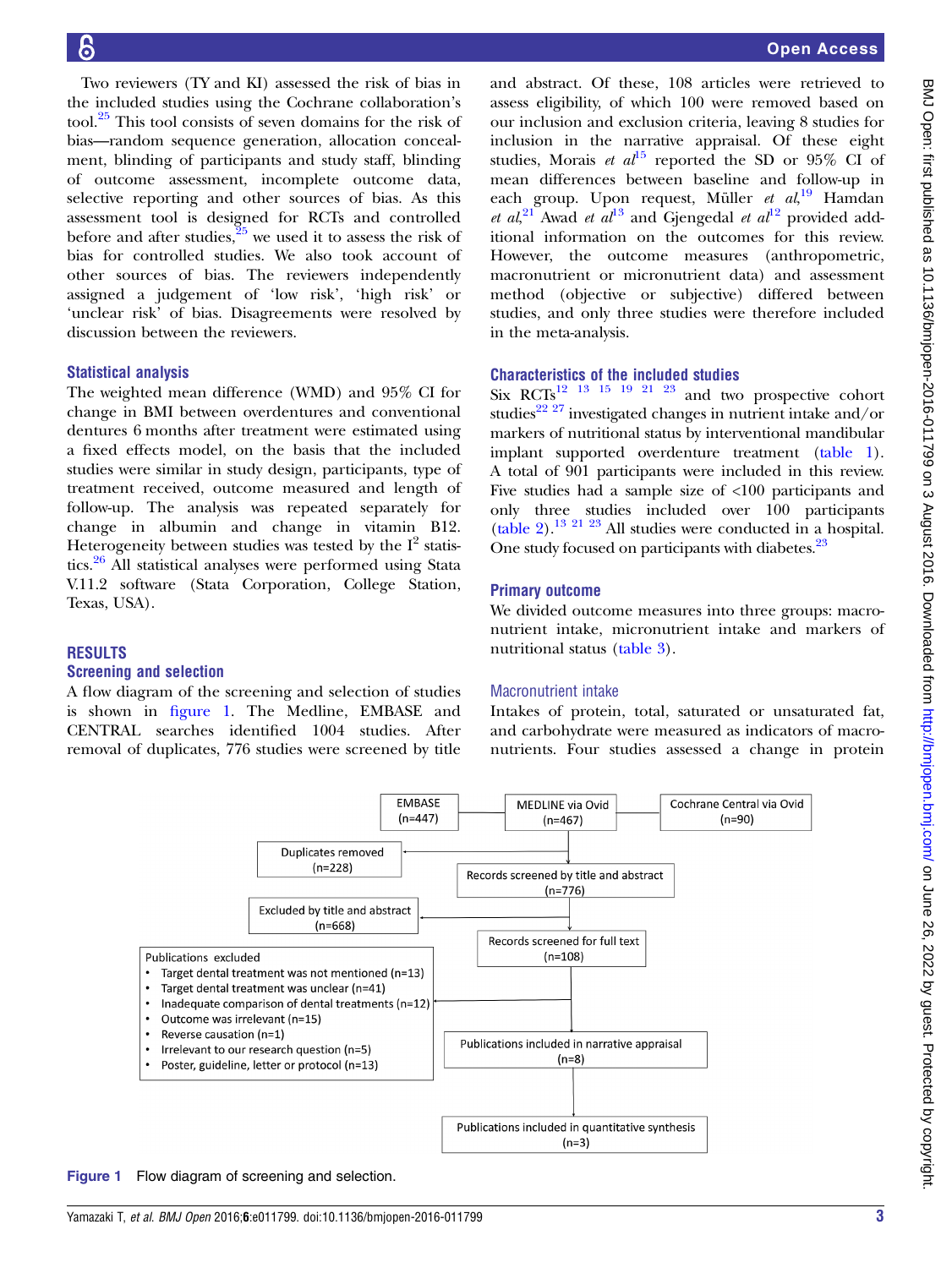| !<br>;<br>;                                                                                                                                                                                                                                                                                                                    |
|--------------------------------------------------------------------------------------------------------------------------------------------------------------------------------------------------------------------------------------------------------------------------------------------------------------------------------|
|                                                                                                                                                                                                                                                                                                                                |
|                                                                                                                                                                                                                                                                                                                                |
|                                                                                                                                                                                                                                                                                                                                |
| $\ddot{\phantom{a}}$                                                                                                                                                                                                                                                                                                           |
| יי היה ההווהווהיה וה                                                                                                                                                                                                                                                                                                           |
| j                                                                                                                                                                                                                                                                                                                              |
| $\vdots$                                                                                                                                                                                                                                                                                                                       |
|                                                                                                                                                                                                                                                                                                                                |
|                                                                                                                                                                                                                                                                                                                                |
|                                                                                                                                                                                                                                                                                                                                |
| ショックティング                                                                                                                                                                                                                                                                                                                       |
|                                                                                                                                                                                                                                                                                                                                |
|                                                                                                                                                                                                                                                                                                                                |
|                                                                                                                                                                                                                                                                                                                                |
| $\begin{bmatrix} 1 & 0 & 0 \\ 0 & 0 & 0 \\ 0 & 0 & 0 \\ 0 & 0 & 0 \\ 0 & 0 & 0 \\ 0 & 0 & 0 \\ 0 & 0 & 0 & 0 \\ 0 & 0 & 0 & 0 \\ 0 & 0 & 0 & 0 \\ 0 & 0 & 0 & 0 & 0 \\ 0 & 0 & 0 & 0 & 0 \\ 0 & 0 & 0 & 0 & 0 \\ 0 & 0 & 0 & 0 & 0 & 0 \\ 0 & 0 & 0 & 0 & 0 & 0 \\ 0 & 0 & 0 & 0 & 0 & 0 & 0 \\ 0 & 0 & 0 & 0 & 0 & 0 & 0 \\ $ |
|                                                                                                                                                                                                                                                                                                                                |
|                                                                                                                                                                                                                                                                                                                                |
|                                                                                                                                                                                                                                                                                                                                |
|                                                                                                                                                                                                                                                                                                                                |
|                                                                                                                                                                                                                                                                                                                                |
|                                                                                                                                                                                                                                                                                                                                |
|                                                                                                                                                                                                                                                                                                                                |
|                                                                                                                                                                                                                                                                                                                                |
|                                                                                                                                                                                                                                                                                                                                |
|                                                                                                                                                                                                                                                                                                                                |
| A C an DATA DING                                                                                                                                                                                                                                                                                                               |
| $\overline{a}$                                                                                                                                                                                                                                                                                                                 |
|                                                                                                                                                                                                                                                                                                                                |
|                                                                                                                                                                                                                                                                                                                                |
|                                                                                                                                                                                                                                                                                                                                |
|                                                                                                                                                                                                                                                                                                                                |
| りょうり                                                                                                                                                                                                                                                                                                                           |
|                                                                                                                                                                                                                                                                                                                                |
|                                                                                                                                                                                                                                                                                                                                |
|                                                                                                                                                                                                                                                                                                                                |
|                                                                                                                                                                                                                                                                                                                                |
|                                                                                                                                                                                                                                                                                                                                |
|                                                                                                                                                                                                                                                                                                                                |
|                                                                                                                                                                                                                                                                                                                                |
|                                                                                                                                                                                                                                                                                                                                |
|                                                                                                                                                                                                                                                                                                                                |
|                                                                                                                                                                                                                                                                                                                                |
|                                                                                                                                                                                                                                                                                                                                |
|                                                                                                                                                                                                                                                                                                                                |
|                                                                                                                                                                                                                                                                                                                                |
| oppiopen                                                                                                                                                                                                                                                                                                                       |
|                                                                                                                                                                                                                                                                                                                                |
|                                                                                                                                                                                                                                                                                                                                |
|                                                                                                                                                                                                                                                                                                                                |
|                                                                                                                                                                                                                                                                                                                                |
|                                                                                                                                                                                                                                                                                                                                |
|                                                                                                                                                                                                                                                                                                                                |
|                                                                                                                                                                                                                                                                                                                                |
|                                                                                                                                                                                                                                                                                                                                |
|                                                                                                                                                                                                                                                                                                                                |
|                                                                                                                                                                                                                                                                                                                                |
| י<br>ו                                                                                                                                                                                                                                                                                                                         |
|                                                                                                                                                                                                                                                                                                                                |
|                                                                                                                                                                                                                                                                                                                                |
|                                                                                                                                                                                                                                                                                                                                |
|                                                                                                                                                                                                                                                                                                                                |
| ı                                                                                                                                                                                                                                                                                                                              |
|                                                                                                                                                                                                                                                                                                                                |
| I                                                                                                                                                                                                                                                                                                                              |
| I<br>Í                                                                                                                                                                                                                                                                                                                         |
|                                                                                                                                                                                                                                                                                                                                |
|                                                                                                                                                                                                                                                                                                                                |
|                                                                                                                                                                                                                                                                                                                                |
|                                                                                                                                                                                                                                                                                                                                |
|                                                                                                                                                                                                                                                                                                                                |

<span id="page-3-0"></span>

| Characteristics of included studies<br>Table 1 |                        |                |                                    |                                    |                                                                                |  |
|------------------------------------------------|------------------------|----------------|------------------------------------|------------------------------------|--------------------------------------------------------------------------------|--|
| <b>Source</b>                                  | <b>Study</b><br>design | <b>Setting</b> | <b>Principal</b><br>health problem | Other concerned<br>health problems | Inclusion criteria                                                             |  |
| Müller et al <sup>19</sup>                     | <b>RCT</b>             | Hospital       | Edentate                           | <b>None</b>                        | 75 years or older with ability to feed<br>oneself                              |  |
| Hamdan et al <sup>21</sup>                     | <b>RCT</b>             | Hospital       | Edentate                           | <b>None</b>                        | 65 years or older and edentate for a<br>minimum of 5 years                     |  |
| Awad et al <sup>13</sup>                       | <b>RCT</b>             | Hospital       | Edentate                           | <b>None</b>                        | 65 years or older and edentate for a<br>minimum of 5 years                     |  |
| Gjengedal et al <sup>12</sup>                  | <b>RCT</b>             | Hospital       | Edentate                           | <b>None</b>                        | Wearers of complete dentures aged<br>76 years or less                          |  |
| Morais et al <sup>15</sup>                     | <b>RCT</b>             | Hospital       | Edentate                           | <b>None</b>                        | History of edentulism for 5 years aged<br>65-75 years old                      |  |
| Hamada et al <sup>23</sup>                     | <b>RCT</b>             | Hospital       | Edentate                           | <b>Diabetes</b>                    | 50 years or older with acceptable<br>metabolic control of diabetes for 5 years |  |
| Muller <i>et</i> $a^{2}$                       | Prospective<br>cohort  | Hospital       | Edentate                           | <b>None</b>                        | Edentulous patients aged 35–65 years                                           |  |
| Sebring <i>et</i> $a^{27}$                     | Prospective<br>cohort  | Hospital       | Edentate                           | <b>None</b>                        | Provided with dentures for a minimum<br>of 1 year                              |  |
| RCT, randomised control trial.                 |                        |                |                                    |                                    |                                                                                |  |

intake $^{12}$  $^{12}$  $^{12}$   $^{21}$   $^{23}$   $^{27}$  but found no significant differences in protein intake within or between groups, regardless of treatment type. In contrast, one study reported significant decreases in total fat after overdenture and conventional denture treatments (−1.5% energy in the overdenture group and −4.6% in the conventional denture group at  $12$  months).<sup>[27](#page-8-0)</sup> However, no differences were found between the groups. Three other studies found no significant difference in total, saturated or unsaturated fat within or between groups.<sup>[12](#page-7-0) [21 23](#page-8-0)</sup>

For carbohydrates, one study with follow-up at 12 months or more found a significant increase in percentage contribution to energy intake by 1.2% in the

overdenture group and 5.3% in the conventional denture group.[27](#page-8-0) In contrast, three other studies found no signifi-cant difference within or between groups.<sup>12 [21 23](#page-8-0)</sup>

# Micronutrient intake

Many different micronutrients were measured in the included studies. Here we focused on calcium, dietary fibre, magnesium and vitamins as indicators of micronutrients because some observational studies reported that these micronutrients were lower in those who were unable to fully masticate d[ue t](#page-7-0)o teeth loss, ill fitting dentures or edentulousness. $36-8$  With regard to micronutrient intakes measured by interview, questionnaire or

| Intervention/exposure of included studies<br>Table 2 |                                                                     |                                               |                                                                    |                                               |  |  |  |
|------------------------------------------------------|---------------------------------------------------------------------|-----------------------------------------------|--------------------------------------------------------------------|-----------------------------------------------|--|--|--|
|                                                      | Intervention/exposure group                                         |                                               | <b>Control treatment group</b>                                     |                                               |  |  |  |
| <b>Source</b>                                        | Randomised/included<br>exposure participants<br>(non-completers), n | <b>Treatment received</b>                     | Randomised/included<br>control participants<br>(non-completers), n | <b>Treatment received</b>                     |  |  |  |
| Müller et al <sup>19</sup>                           | 23(7)                                                               | A mandibular two implant<br>overdenture       | 22(4)                                                              | A mandibular complete<br>denture with relines |  |  |  |
| Hamdan <i>et a</i> $l^{21}$                          | 127(24)                                                             | A mandibular two implant<br>overdenture       | 128 (14)                                                           | A mandibular complete<br>denture              |  |  |  |
| Awad et al <sup>13</sup>                             | 127(17)                                                             | A mandibular two implant<br>overdenture       | 128(19)                                                            | A mandibular complete<br>denture              |  |  |  |
| Gjengedal<br>et al <sup>12</sup>                     | 30(3)                                                               | A mandibular two implant<br>overdenture       | 30(4)                                                              | A mandibular complete<br>denture with relines |  |  |  |
| Morais <i>et al</i> <sup>15</sup>                    | 30(1)                                                               | A mandibular two implant<br>overdenture       | 30(27)                                                             | A mandibular complete<br>denture              |  |  |  |
| Hamada et $a^{23}$                                   | 62(25)                                                              | A mandibular two implant<br>overdenture       | 40 (19)                                                            | A mandibular complete<br>denture              |  |  |  |
| Muller <i>et</i> $a^{22}$                            | 29 (unclear)                                                        | A mandibular implant<br>supported overdenture | 24 (unclear)                                                       | A mandibular complete<br>denture              |  |  |  |
| Sebring <i>et</i> $a^{27}$                           | 41 (unclear)                                                        | A mandibular implant<br>supported overdenture | 30 (unclear)                                                       | A mandibular complete<br>denture              |  |  |  |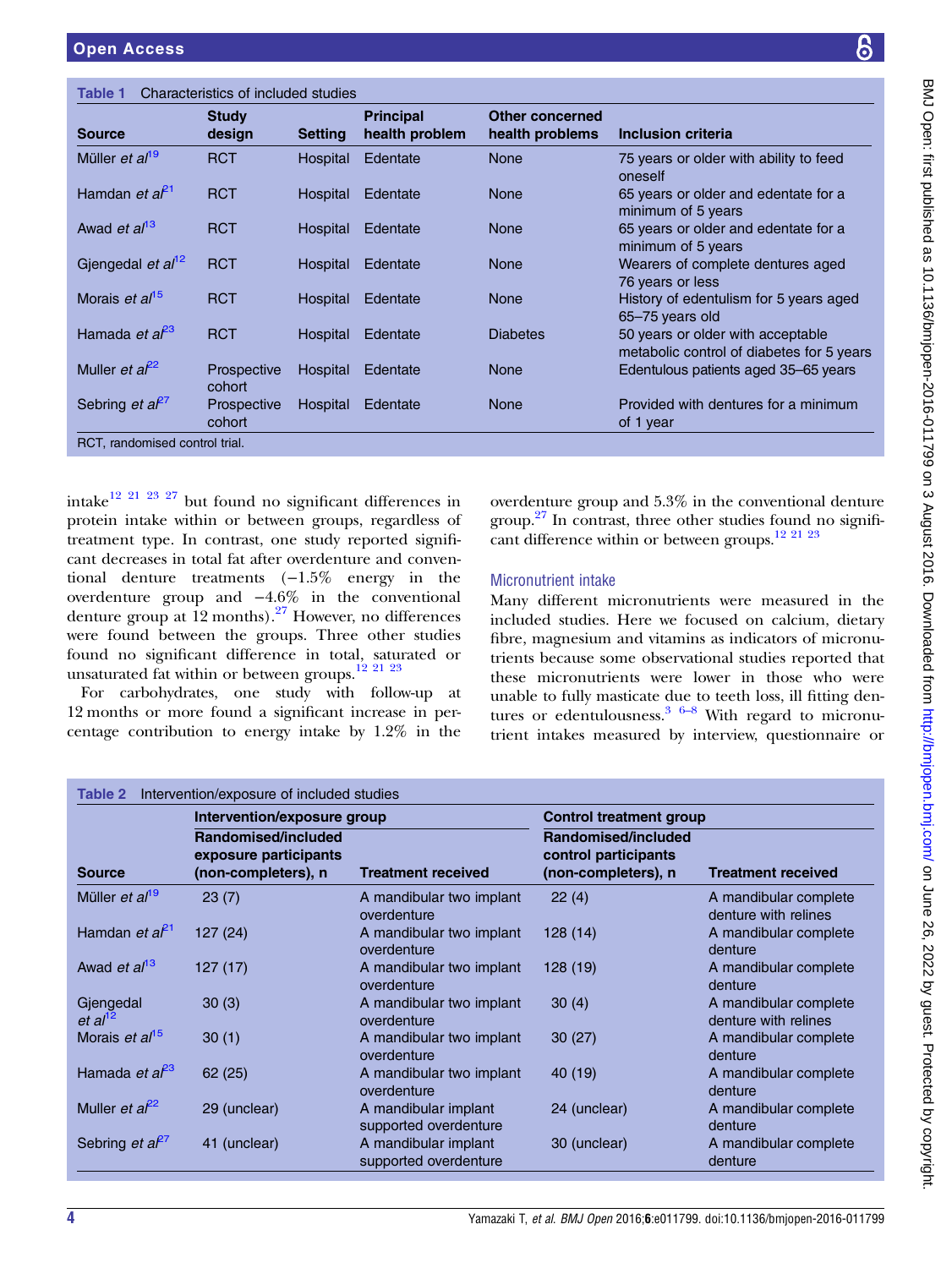<span id="page-4-0"></span>

|                                  |                                                                     | <b>Measured outcomes of nutrient intake</b>                                       |                                                                                      | <b>Markers of</b><br>nutritional status                                     | <b>Follow-up</b><br>(months) | <b>Reported findings (change from</b>                                                                                                                                                                                                                                                                                                                                |
|----------------------------------|---------------------------------------------------------------------|-----------------------------------------------------------------------------------|--------------------------------------------------------------------------------------|-----------------------------------------------------------------------------|------------------------------|----------------------------------------------------------------------------------------------------------------------------------------------------------------------------------------------------------------------------------------------------------------------------------------------------------------------------------------------------------------------|
| <b>Source</b>                    | <b>Macronutrient</b>                                                | <b>Micronutrient</b>                                                              | <b>Assessment method</b>                                                             |                                                                             |                              | baseline to follow-up unless stated)                                                                                                                                                                                                                                                                                                                                 |
| Müller et al <sup>19</sup>       |                                                                     |                                                                                   |                                                                                      | BMI, MNA, albumin,<br>folic acid, vitamin<br><b>B12</b>                     | 12 <sub>2</sub>              | BMI: $-0.4$ kg/m <sup>2</sup>                                                                                                                                                                                                                                                                                                                                        |
| Hamdan et a <sup><i>P</i>1</sup> | Protein, total fat,<br>carbohydrate                                 | Folate, riboflavin,<br>thiamine, vitamin A,<br>B6, B12, C, D and E                | Three 24 hour dietary<br>recalls by telephone<br>interview                           |                                                                             | 12 <sub>2</sub>              | No significant difference                                                                                                                                                                                                                                                                                                                                            |
| Awad et al <sup>13</sup>         |                                                                     |                                                                                   |                                                                                      | BMI, albumin,<br>folate, vitamin B6,<br><b>B12</b>                          | 12                           | Albumin: -1.3 g/L in IOD group,<br>$-0.8$ g/L in CD group; folate:<br>-11.4 nmol/L in IOD group,<br>-8.5 nmol/L in CD group; vitamin B6:<br>-32.9 nmol/L (6 months) and<br>-38.7 nmol/L in IOD group,<br>-39.8 nmol/L (6 months) and<br>-39.5 nmol/L (12 months) in CD<br>groups; vitamin B12: -44.1 pmol/L in<br>IOD group, -52.6 pmol/L in CD group<br>(12 months) |
| Gjengedal et al <sup>12</sup>    | Protein, total,<br>saturated or<br>unsaturated fat,<br>carbohydrate | Dietary fibre, folic acid,<br>vitamin C and D                                     | Three unannounced<br>24 hour dietary recalls<br>by telephone interview               |                                                                             | 24                           | No significant difference                                                                                                                                                                                                                                                                                                                                            |
| Morais et al <sup>15</sup>       |                                                                     |                                                                                   |                                                                                      | BMI, albumin,<br>pre-albumin,<br>carotene, iron, folic<br>acid, vitamin B12 | 12                           | Albumin: +1.1 g/L; vitamin B12:<br>+27.6 pmol/L in IOD group (6 months)                                                                                                                                                                                                                                                                                              |
| Hamada et al <sup>23</sup>       | Protein, total,<br>saturated or<br>unsaturated fat,<br>carbohydrate | Calcium, carotene,<br>folic acid, magnesium,<br>vitamin A, B6, B12, C,<br>E, etc. | 1 week food diary<br>followed up with the<br><b>USDA Dietary</b><br>Analysis Program |                                                                             | 6                            | No significant difference                                                                                                                                                                                                                                                                                                                                            |
| Muller et $a^{22}$               |                                                                     | Folic acid, niacin,<br>riboflavin, vitamin A,<br>B6, B12, C, D and E              | The Willett food<br>frequency<br>questionnaire over the<br>observational period      | BMI, carotene,<br>ferritin, folic acid and<br>vitamin B12                   | 12 <sub>2</sub>              | No significant difference                                                                                                                                                                                                                                                                                                                                            |
| Sebring <i>et</i> $a^{27}$       | Protein, total fat,<br>carbohydrate                                 | Calcium, folic acid,<br>iron, vitamin A, B12,<br>C, D, E, zinc, etc.              | 3 day food diary<br>followed-up with<br>interviews                                   |                                                                             | 12                           | Fat: -1.5% in IOD group, -4.6% in<br>CD; carbohydrate: +1.2% energy in<br>IOD group, +5.3% in CD group                                                                                                                                                                                                                                                               |

BMI, body mass index; CD, complete denture; IOD, implant supported overdenture; MNA, Mini Nutritional Assessment.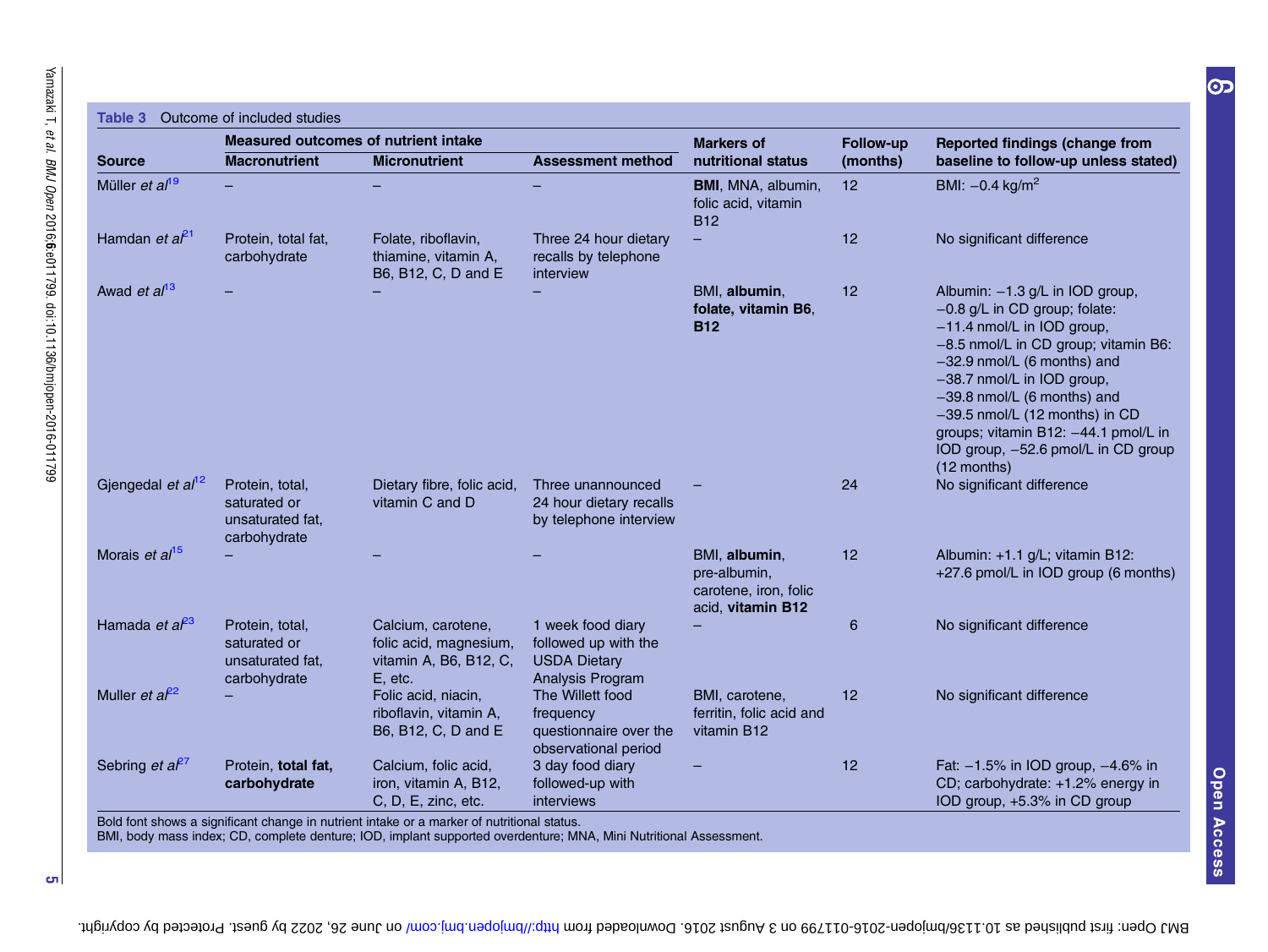<span id="page-5-0"></span>both, none of the five studies found any differences in micronutrient intake within or between groups.<sup>[12](#page-7-0) [21](#page-8-0)–23 [27](#page-8-0)</sup>

#### Markers of nutritional status

Four studies assessed a change or difference in BMI as an indicator of nutritional status. Of these studies, one RCT with follow-up at 12 months reported a 0.41 kg/ $m^2$ decrease in BMI for both the overdenture and conventional denture groups using a linear mixed effects regression model, allowing for repeated measures and potential confounders.<sup>[19](#page-8-0)</sup> In contrast, three studies showed no significant change or difference in BMI between groups at the 12 month follow-up.<sup>[13 15](#page-7-0) [22](#page-8-0)</sup>

One study evaluated a change in MNA as an indicator of nutritional status after prosthetic treatment but the result showed no significant change after treatment within or between groups.<sup>[19](#page-8-0)</sup>

One study with follow-up at 6 and 12 months reported significant decreases in serum vitamin B6 in the over-denture and conventional denture groups.<sup>[13](#page-7-0)</sup> In contrast, one study with follow-up at 6 months showed an increase in serum vitamin B12 of 27.6 pmol/L and an increase in albumin of 1.1  $g/L$  in the overdenture group.<sup>15</sup>

### Assessment methods of macronutrients or micronutrients

Intakes of macronutrients or micronutrients were assessed using multiple pass 24 hour dietary recall by telephone interview or by a prospective food diary with dietician or technician follow-up. All dietary recalls were conducted by trained personnel using a structured template. Three studies reported that nutrient data were calculated from the collected information using validated computer programmes,<sup>[12](#page-7-0) [21 23](#page-8-0)</sup> but one study did not show the calculation method. $27$ 

### Secondary outcome

Of the eight included studies, five examined the efficacy of an overdenture as a secondary endpoint. One study reported that overdenture treatment increased denture

satisfaction (DS-VAS), oral health related quality of life (Oral Health Impact Profile-EDENT), maximum voluntary bite force and denture stability compared with con-ventional denture treatment.<sup>[19](#page-8-0)</sup> All four studies which investigated changes in food choice after intervention showed that overdenture treatment offered more choice of food items such as beef or whole fruit.<sup>12</sup> <sup>13</sup> <sup>15</sup> <sup>22</sup>

# Risk of bias

Online [supplementary appendix](http://dx.doi.org/10.1136/bmjopen-2016-011799) S2 summarises the risk of bias in the included studies. All six RCTs reported an adequate method of random sequence generation. Of these, one study reported allocation concealment $19$ while the rest either did not report it or did not conduct it appropriately. For objective measurements, we considered that blinding of assessors was appropriately conducted. However, for questionnaires or interviews in nutritional assessment, most studies did not clarify whether the assessors were subject to blinding. Three studies reported methods for dealing with incomplete outcome data $13 \frac{19}{21}$  $13 \frac{19}{21}$  but three studies did not explain how this was dealt with. With regard to selective reporting, some studies did not sufficiently report baseline data or outcomes of interest.<sup>12</sup>

#### Meta-analysis

Three RCTs provided information on BMI, albumin and serum vitamin B12 required for data pooling. Moreover, subject characteristics of these three studies were similar,  $^{13}$  15  $^{19}$  allowing us to conduct meta-analyses for the three outcome measures. Although Müller *et al*<sup>[19](#page-8-0)</sup> provided data for 3, 6 and 12 months, and Awad et  $al<sup>13</sup>$  $al<sup>13</sup>$  $al<sup>13</sup>$ provided data for 6 and 12 months, we restricted analysis to data at 6 months' follow-up, which included the study by Morais et  $al^{15}$  $al^{15}$  $al^{15}$  A total of 322 participants were included. Results showed no significant difference in change in BMI between an overdenture and conventional denture (WMD=−0.18 kg/m<sup>2</sup>; 95% CI −0.52 to 0.16; p=0.44) (figure 2). Similarly, there was no

| Figure 2 Forest plot of change                 | Study                                           | $IOD, n$ $CD, n$ |     |                 | WMD (95% CI)            |
|------------------------------------------------|-------------------------------------------------|------------------|-----|-----------------|-------------------------|
| in body mass index (BMI $kg/m^2$ )             | BMI (kg/m2)                                     |                  |     |                 |                         |
| and albumin $(g/L)$ 6 months after             | Awad MA (13), 2012                              | 113              | 115 |                 | $-0.30$ $(-1.10, 0.50)$ |
| treatment. CD, complete denture;               | Morais JA (15), 2003                            | 30               | 30  |                 | $-0.41$ $(-0.97, 0.15)$ |
| IOD, implant supported                         | Muller F (19), 2013                             | 16               | 18  |                 | $0.07$ (-0.45, 0.58)    |
| overdenture; WMD, weighted<br>mean difference. | Overall (I-squared =<br>$0.0\%$ , $p = 0.442$ ) | 159              | 163 |                 | $-0.18(-0.52, 0.16)$    |
|                                                |                                                 |                  |     |                 |                         |
|                                                | Albumin (g/L)                                   |                  |     |                 |                         |
|                                                | Muller F (19), 2013                             | 16               | 18  |                 | $-0.57$ $(-2.77, 1.63)$ |
|                                                | Morais JA (15), 2003                            | 30               | 30  |                 | $0.29(-1.14, 1.72)$     |
|                                                | Awad MA (13), 2012                              | 113              | 115 |                 | $-0.30$ $(-0.94, 0.34)$ |
|                                                | Overall (I-squared =<br>$0.0\%$ , $p = 0.725$ ) | 159              | 163 |                 | $-0.23$ $(-0.79, 0.34)$ |
|                                                |                                                 |                  |     |                 |                         |
|                                                |                                                 |                  |     |                 |                         |
|                                                |                                                 |                  | -3  |                 | 3                       |
|                                                |                                                 |                  |     | Mean difference |                         |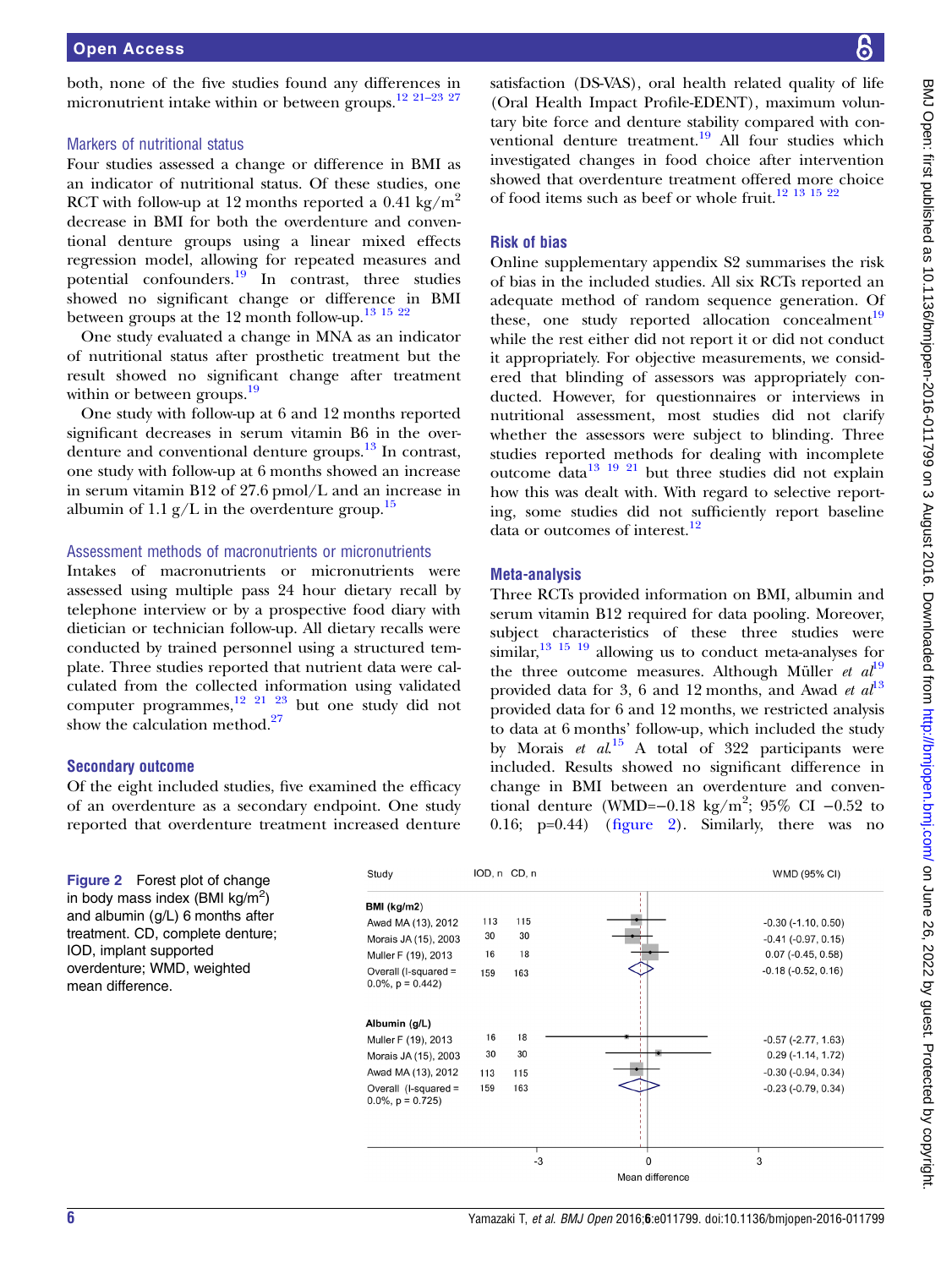significant difference in change in albumin (WMD= −0.23 g/L; 95% CI −0.79 to 0.34; p=0.73) (fi[gure 2\)](#page-5-0) or vitamin B12 (WMD=−11.16 pmol/L; 95% CI −30.43 to 8.12; p=0.43) (online [supplementary appendix](http://dx.doi.org/10.1136/bmjopen-2016-011799) S3). No heterogeneity was observed between studies  $(I^2=0\%).$ Publication bias was not tested since fewer than five studies were included.

# **DISCUSSION**

We conducted a systematic review and meta-analysis to investigate whether treatment with an implant supported overdenture improves nutrient intake and nutritional status compared with a conventional denture in edentulous patients. To our knowledge, this is the first meta-analysis of the treatment effect of overdenture on nutritional status. A narrative appraisal suggested that some markers of nutritional status and intake of nutrients changed after treatment, regardless of prosthetic treatment type. However, we found no report of significant differences in nutrient intake or nutritional markers between treatments. Similarly, our meta-analysis showed no significant change in nutritional status between the two treatments at 6 months after treatment among an older population. Although our hypothesis was not proven, our review and analysis indicate important strategies for further studies on malnutrition treatment.

Our hypothesis was that overdenture treatment facilitates the intake of a variety of foods, which in turn leads to better nutritional status than with conventional denture treatment. In particular, the increased consumption of meat facilitated by an overdenture might lead to an increase in serum vitamin  $B12<sup>28</sup>$  $B12<sup>28</sup>$  $B12<sup>28</sup>$  However, our narrative appraisal and quantitative analysis showed no evidence of a difference in nutritional change between these treatments. Rather, our pooled estimates suggested that the treatment effect on nutrient intake was opposite to the expected direction; namely, conventional denture treatment might have been associated with slightly more favourable levels of albumin and vitamin B12 than overdenture treatment.

We speculate that overdenture treatment had less or no effect on nutritional status compared with a conventional denture for the following three reasons. First, the modifying effect offered by the treatment may be limited because all enrolled participants were aged 65 years or older; in other words, eating patterns and nutritional status might be more strongly impacted by declines in biological, physiological and sensory function with aging than by prosthetic treatments.<sup>[1](#page-7-0)</sup>  $29$  Second, a 6 month follow-up period may not be long enough for longer term users of conventional dentures to adapt to the new overdenture treatment. More specifically, learning new motor skills or adapting existing motor patterns requires neuroplasticity, particularly in older persons,<sup>[30](#page-8-0)</sup> and the modification of eating patterns by overdenture treatment in our older participants might not have been sufficient to produce a measurable change in nutritional

status in the short term. Finally, prosthetic rehabilitation alone may not have the effect of exerting a change in nutritional status. Since nutritional inadequacy in older persons can result from multiple factors—physiological, pathological, sociological, and psychological $1^{31}$  $1^{31}$ —older populations may require a multidisciplinary approach to improving nutritional status. To prevent and treat malnutrition in older persons, the Nutrition and Dietetics Guideline recommends, based on high level evidence, that food provision methods be modified or feeding support be provided by health care assistants. $32$  Given that our narrative appraisal and other systematic review showed that denture stability, denture satisfaction or food choice were improved by overdenture treatment compared with a conventional denture,[12 13 15](#page-7-0) [18 19 22](#page-8-0) a prosthetic approach in combination with these interventions might support an improvement in nutritional status among older adults at risk of malnutrition.

A mandibular two implant supported overdenture costs more than a conventional denture. According to an RCT that investigated the cost effectiveness of oral health related quality of life, $33$  the equalised annual costs were estimated at 625 Canadian dollars for an overdenture versus 399 dollars for a conventional denture, with the inclusion of aftercare. Another RCT estimated that the mean direct cost of overdenture treatment was 2332 Canadian dollars, or 2.4 times higher than conventional denture treatment. $34$  As the two treatments have similar time and cost requirements, $35$  the utility of overdenture treatment might be limited with regard to nutrition improvement.

Several limitations of this study warrant mention. First, we could not assess the impact of treatment on those who require nutritional therapy due to malnutrition, since the participants were likely to have been generally healthier than individuals in hospitals or healthcare institutions.<sup>[1](#page-7-0)</sup> Considering that many older adults are classified as at risk of malnutrition, $\frac{2}{3}$  $\frac{2}{3}$  $\frac{2}{3}$  generalisation of our results requires further study into the effects of prosthetic treatments on nutrition among an at risk population. Second, our use of BMI, albumin and serum vitamin B12 only as outcome measures might not have provided a full evaluation of nutritional status. It is true that BMI predicts disease risk in those who are underweight or obese, but measurement in older adults can be confounded by a loss of height caused by vertebral collapse or a change in posture caused by loss of muscle tone.<sup>[1](#page-7-0)</sup> Measurement can be further confounded by the presence of ascites and oedema.<sup>[1](#page-7-0)</sup> Moreover, the direction of a change in BMI can be either a positive or negative outcome, depending on the baseline characteristics of the individual participant, and pooled data can be difficult to interpret. Instead, measurement of skinfold thickness and muscular circumference of the arm would provide a better anthropometric assessment of nutritional status, although our review found that only a few studies investigated these indicators.<sup>[1](#page-7-0)</sup> Similarly, serum albumin can predict mortality in older people but is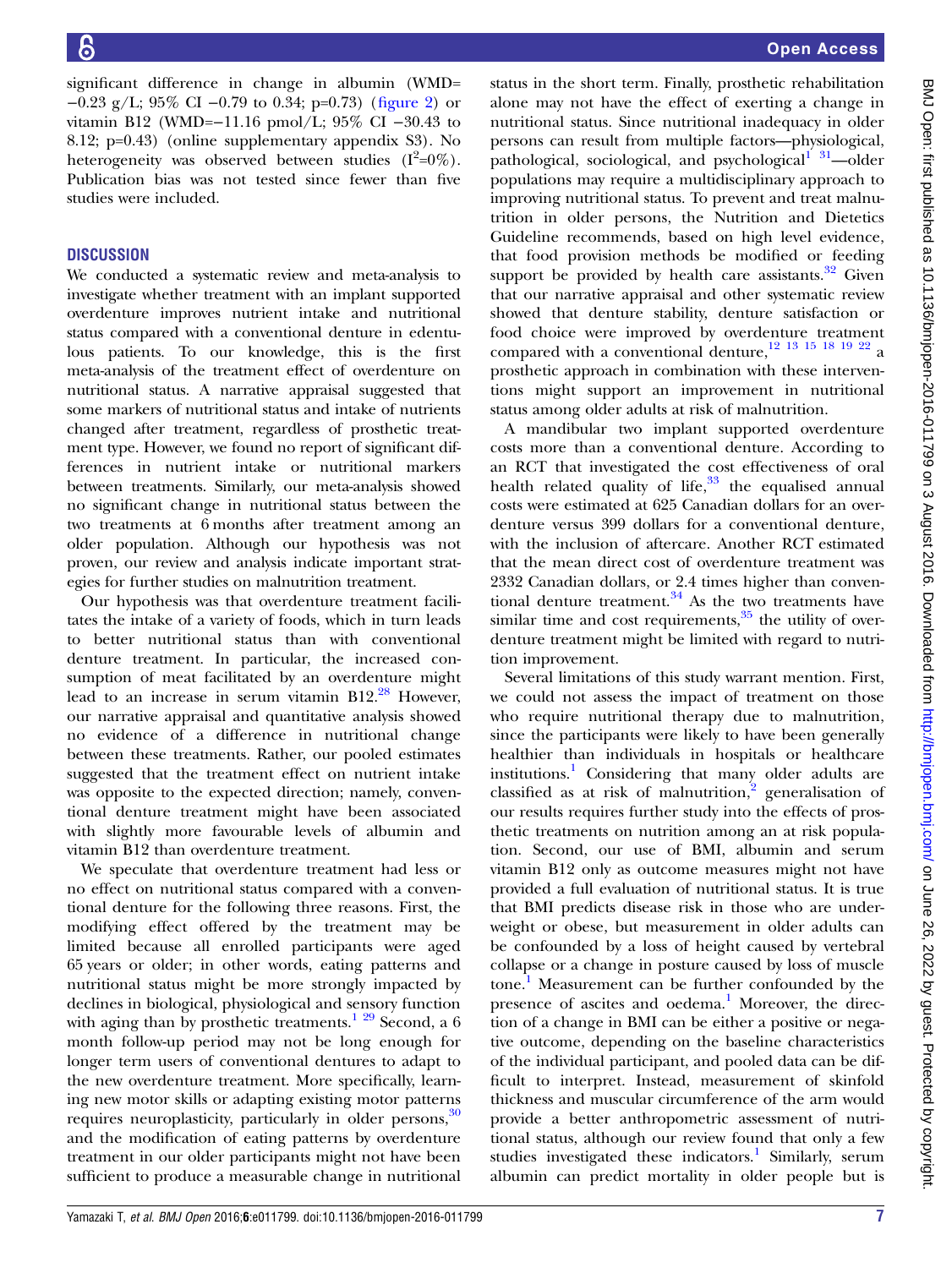<span id="page-7-0"></span>influenced by other factors such as inflammation and infection.<sup>1</sup> In contrast, transferrin, saturated/unsaturated serum cholesterol and trace elements are more sensitive indicators of malnutrition.<sup>1</sup> Future studies of the effect of prosthetic treatment on nutrition in older populations should therefore use these sensitive markers for anthropometric assessment of nutritional status in place of BMI and albumin.

Third, the quality of the included studies varied. Random sequence generation was adequately conducted in all RCTs but five of the studies did not report or conduct allocation concealment appropriately. Furthermore, most studies did not provide sufficient statistical consideration for incomplete data, or intention to treat analysis and statistical multiplicity. These issues might have led to the overestimation of treatment effect in these studies. Finally, since only three studies were included in the meta-analysis, the small sample size might not have been adequate for precise estimation of the pooled effect size and might have limited the generalisation of the study. In addition, we could not assess the possibility of publication bias due to the limited number of studies pooled.

### **CONCLUSIONS**

We conducted a systematic review and meta-analysis of the effect of implant supported overdenture treatment on nutrient intake and nutritional status in edentulous patients. The narrative appraisal and meta-analysis demonstrated that, compared with conventional denture treatment, overdenture treatment did not have a greater effect on changes in BMI, albumin or vitamin B12 6 months after treatment among the older population. Considering cost effectiveness, the utility of overdenture treatment might be limited with regard to nutrition improvement. However, these present and previous results indicate that a multidisciplinary approach which includes overdenture treatment might support an improvement in nutritional status among older adults. Further intervention trials or observational studies are needed to evaluate the long term effectiveness and efficacy of denture treatments on nutrition in the wider population.

#### Author affiliations

<sup>1</sup>School of Public Health, Sydney Medical School, University of Sydney, Sydney, Australia

<sup>2</sup> Epidemiology Centre for Disease Control and Prevention, Mie University Hospital, Tsu, Mie, Japan

<sup>3</sup>Department of Preventive Dentistry and Dental Public Health, School of Dentistry, Aichi Gakuin University, Aichi, Japan

4 Department of Preventive Dentistry, Okayama University Graduate School of Medicine, Dentistry and Pharmaceutical Sciences, Okayama, Japan 5 Department of Public Health and Occupational Medicine, Mie University

Graduate School of Medicine, Tsu, Mie, Japan

<sup>6</sup>The Boden Institute of Obesity Nutrition Exercise and Eating Disorders, University of Sydney, Sydney, Australia

Acknowledgements We thank Dr Harald Gjengedal, Dr Francois Herrmann, Professor Frauke Müller, Professor Martin Schimmel, Dr Nader Hamdan, Dr Manal A Awad and Professor Jocelyne Feine for providing additional data

included in the meta-analysis. We thank Professor Bob Cumming for providing advice on discussion about geriatric medicine. We thank Jeremy Cullis for providing advice on the systematic literature search. We also thank Dr Guy Harris of DMC Corp for his review of the manuscript.

Contributors TY conceived and designed the study; TY and KI performed the reviews; TY extracted the data; KI and CMYL checked the extracted data; TY and CMYL analysed the data; TY wrote the manuscript; CMYL contributed to the initial revision of the manuscript; ALCM and SS contributed to the critical revision of the manuscript; and TY had primary responsibility for the final content. All authors read and approved the final manuscript.

Funding This research was partially supported by Mie University Hospital Seed Grant Program and Research Fund of Mie University.

Competing interests None declared.

Provenance and peer review Not commissioned; externally peer reviewed.

Data sharing statement No additional data are available.

Open Access This is an Open Access article distributed in accordance with the Creative Commons Attribution Non Commercial (CC BY-NC 4.0) license, which permits others to distribute, remix, adapt, build upon this work noncommercially, and license their derivative works on different terms, provided the original work is properly cited and the use is non-commercial. See: [http://](http://creativecommons.org/licenses/by-nc/4.0/) [creativecommons.org/licenses/by-nc/4.0/](http://creativecommons.org/licenses/by-nc/4.0/)

#### **REFERENCES**

- 1. Ahmed T, Haboubi N. Assessment and management of nutrition in older people and its importance to health. Clin Interv Aging 2010;5:207–16.
- Kaiser MJ, Bauer JM, Rämsch C, et al., Mini Nutritional Assessment International Group. Frequency of malnutrition in older adults: a multinational perspective using the mini nutritional assessment. [J Am Geriatr Soc](http://dx.doi.org/10.1111/j.1532-5415.2010.03016.x) 2010;58:1734–8.
- Iwasaki M, Taylor GW, Manz MC, et al. Oral health status: relationship to nutrient and food intake among 80-year-old Japanese adults. [Community Dent Oral Epidemiol](http://dx.doi.org/10.1111/cdoe.12100) 2014;42:441–50.
- 4. Furuta M, Komiya-Nonaka M, Akifusa S, et al. Interrelationship of oral health status, swallowing function, nutritional status, and cognitive ability with activities of daily living in Japanese elderly people receiving home care services due to physical disabilities. [Community Dent Oral Epidemiol](http://dx.doi.org/10.1111/cdoe.12000) 2013;41:173–81.
- 5. Tsakos G, Herrick K, Sheiham A, et al. Edentulism and fruit and vegetable intake in low-income adults. [J Dent Res](http://dx.doi.org/10.1177/0022034510363247) 2010;89:462–7.
- Lee JS, Weyant RJ, Corby P, et al. Edentulism and nutritional status in a biracial sample of well-functioning, community-dwelling elderly: the health, aging, and body composition study. Am J Clin Nutr 2004;79:295–302.
- 7. Marshall TA, Warren JJ, Hand JS, et al. Oral health, nutrient intake and dietary quality in the very old. [J Am Dent Assoc](http://dx.doi.org/10.14219/jada.archive.2002.0052) 2002;133:1369–79.
- 8. Sheiham A, Steele JG, Marcenes W, et al. The relationship among dental status, nutrient intake, and nutritional status in older people. [J Dent Res](http://dx.doi.org/10.1177/00220345010800020201) 2001;80:408–13.
- 9. Petersen PE, Bourgeois D, Ogawa H, et al. The global burden of oral diseases and risks to oral health. [Bull World Health Organ](http://dx.doi.org//S0042-96862005000900011) 2005;83:661–9.
- 10. Papadaki E, Anastassiadou V. Elderly complete denture wearers: a social approach to tooth loss. [Gerodontology](http://dx.doi.org/10.1111/j.1741-2358.2011.00550.x) 2012;29:e721-7.
- 11. Bartlett DW, Maggio B, Targett D, et al. A preliminary investigation into the use of denture adhesives combined with dietary advice to improve diets in complete denture wearers. [J Dent](http://dx.doi.org/10.1016/j.jdent.2012.10.012) 2013;41:143-7.
- 12. Gjengedal H, Dahl L, Lavik A, et al. Randomized clinical trial comparing dietary intake in patients with implant-retained overdentures and conventionally relined denture. Int J Prosthodont 2012;25:340–7.
- 13. Awad MA, Morais JA, Wollin S, et al. Implant overdentures and nutrition: a randomized controlled trial. [J Dent Res](http://dx.doi.org/10.1177/0022034511423396) 2012;91:39-46.
- 14. Awad MA, Lund JP, Shapiro SH, et al. Oral health status and treatment satisfaction with mandibular implant overdentures and conventional dentures: a randomized clinical trial in a senior population. Int J Prosthodont 2003;16:390–6.
- 15. Morais JA, Heydecke G, Pawliuk J, et al. The effects of mandibular two-implant overdentures on nutrition in elderly edentulous individuals. [J Dent Res](http://dx.doi.org/10.1177/154405910308200112) 2003;82:53-8.